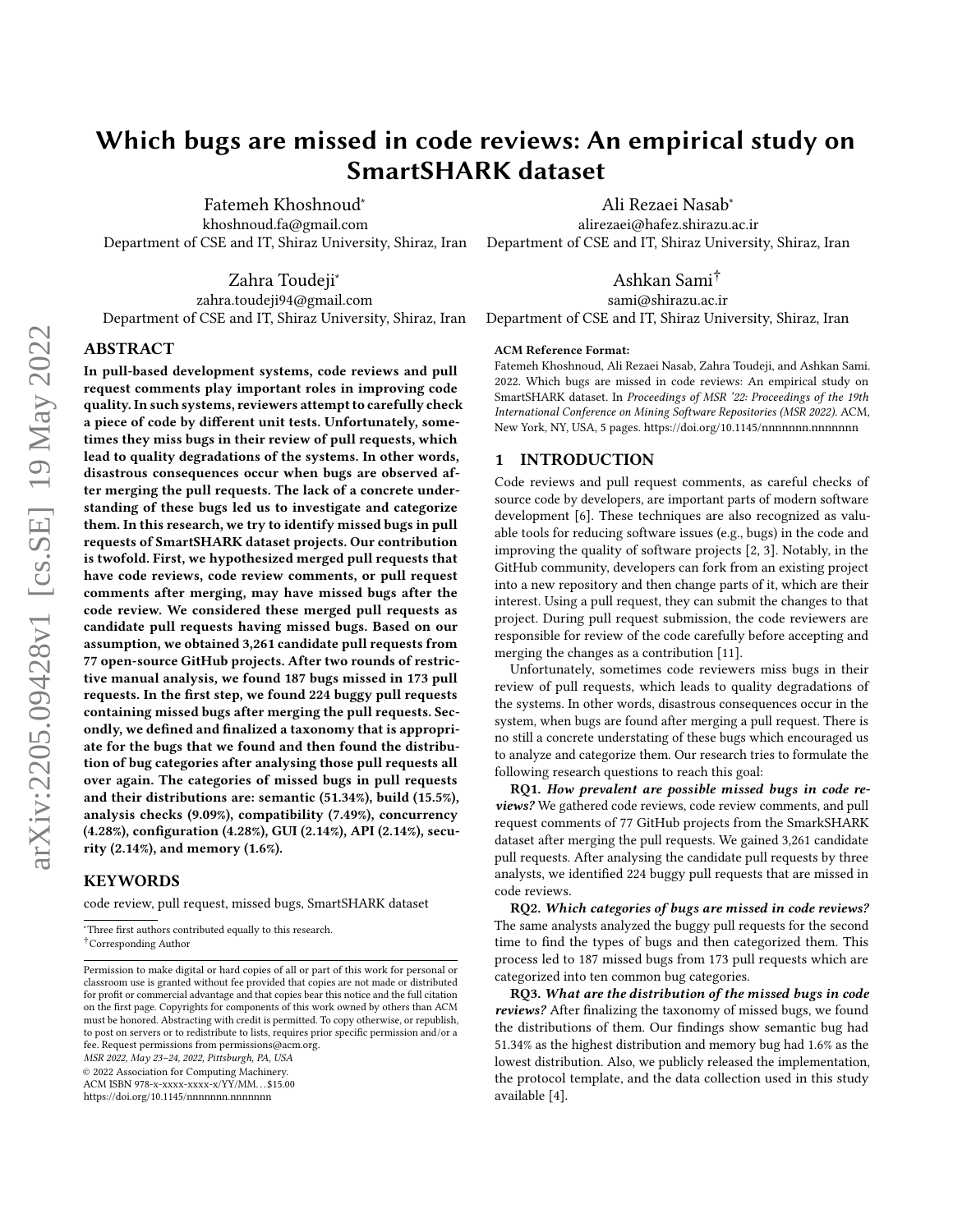<span id="page-1-0"></span>

Figure 1: An overview of our study

# 2 RELATED WORK

In this section, we discuss on relevant studies to this research. Yu et al. [\[14\]](#page-4-6) investigated the nature of Continuous Integration (CI) failures and social factors are associated with them and how they relate to eventual bugs. Zampetti et al. [\[15\]](#page-4-7) investigated interplay between pull request discussions and CI builds. Tan et al. [\[12\]](#page-4-8) studied the bug characteristics in pull requests of three large opensource software projects. In general, they found three types of bugs from the reports of code reviewers and contributors. WAN et al. [\[13\]](#page-4-9) also studied the bug characteristics in eight open source blockchain systems hosted on GitHub. Lastly, Han et al. [\[6\]](#page-4-1) focused on understating code smells in code reviews by analysing 19,146 review comments.

The closest works to our study are [\[14,](#page-4-6) [15\]](#page-4-7). Although they worked on CI failures after merging the pull requests, we focus on a concrete understanding of types of bugs after merging the pull requests, which is still a challenge.

## 3 DATA EXTRACTION AND COLLECTION

Figure [1](#page-1-0) shows a complete overview of our study. The study uses SmarkSHARK dataset which is hosted on MongoDB database [\[1\]](#page-4-10). This dataset contains valuable information of 77 GitHub projects such as pull requests, code reviews, and etc. From this database, we first queried the merged pull requests of these projects. As shown in Figure [1,](#page-1-0) the query led to 16,779 merged pull requests.

We then ran three search queries which is described as follow:

Search query1. Date of code reviews of a merged pull request must be more than the date of the merged pull request. This search shows 2,998 pull requests that have one or more code reviews after merging the pull requests.

Search query2. Date of code review comments of a merged pull request must be more than date of the merged pull requests. This results in 400 pull requests with one or more comments in code review comments.

Search query3. Date of pull request comments must be more than date of a merged pull request. Result of this search shows 343

<span id="page-1-1"></span>

Figure 2: An example of missed bug in pull request #8031 of kafka project

pull requests that have one or more pull request comments after merging the pull requests.

After applying these search queries, we removed the duplicate pull requests. This resulted in 3,261 pull requests that may contain missed bugs after merging the pull requests. Note that we called these 3,261 pull requests as candidate pull requests.

#### 4 EXPERIMENTAL RESULTS

#### <span id="page-1-2"></span>4.1 Methodology

Here we describe our manual analysis in two steps:

Step1. After extracting 3,261 candidate pull requests, three analysts analyzed these pull requests. Out of these 3,261 candidate pull requests, we assigned 1,087 candidate pull requests to each analyst to review and find buggy pull requests. They were asked to label each pull request that reports a bug and label those that do not report any bugs. After reviewing 200 pull requests by each analyst, they held a meeting to decrease their ambiguities and dissimilarities. At the end of this analysis step, they attained 224 buggy pull requests which each buggy pull request had at least one bug report.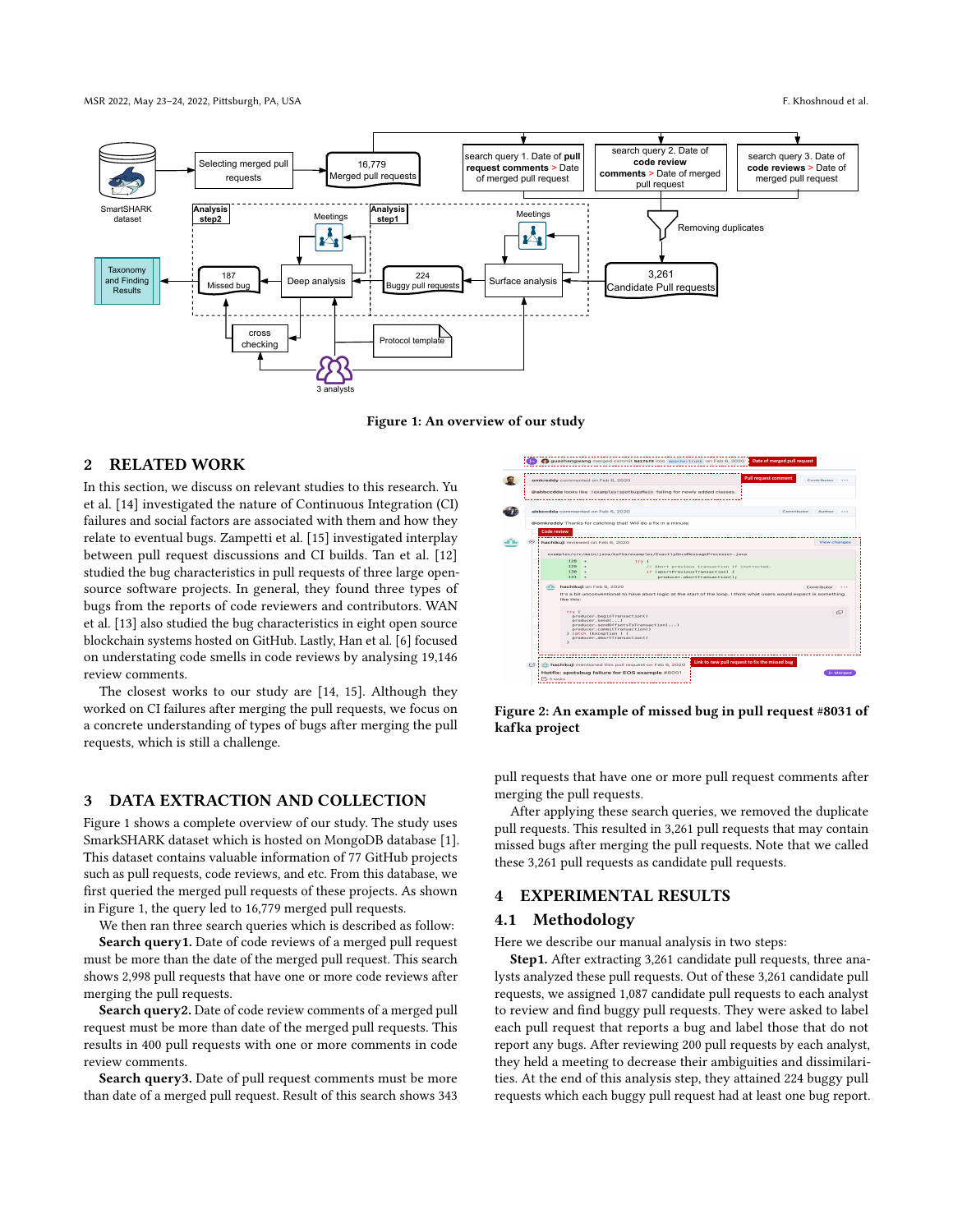<span id="page-2-0"></span>Which bugs are missed in code reviews: An empirical study on SmartSHARK dataset MSR 2022, MAY 2022, May 23-24, 2022, Pittsburgh, PA, USA



Figure 3: A taxonomy of missed bugs in code reviews

Step2. In this step, the same analysts were asked to deeply examine the buggy pull requests and find the type of bugs. Each analyst reviewed these 224 buggy pull requests independently. They first created a protocol template that is made of discovered bugs by [\[7](#page-4-11)[–10,](#page-4-12) [12,](#page-4-8) [13,](#page-4-9) [15\]](#page-4-7) to find the best type for each bug reported in the buggy pull requests. The protocol template includes the bug categories and sub categories of seven manuscripts with their definitions. Second, they used this template to find and categorize the bugs reports of buggy pull requests.

After manual analysing, they also had several meetings in this step and they manually decided to mark some of the bugs reports of buggy pull requests as unknown because of insufficient information. 51 out of 224 buggy pull requests led to unknown label after reaching agreement among analysts. For the rest of buggy pull requests, we used Fleiss kappa [\[5\]](#page-4-13) to calculate the agreement between three analysts. The calculation of kappa value between the analysts was 0.78 meaning substantial agreement. Then, three analysts argued on their disagreements to reach consensus. The result was 187 bug reports from 173 buggy pull requests. Figure [2](#page-1-1) shows an example of missed bug after merging pull request #8031 from kafka project. As shown in this Figure, the missed bug is fixed in pull request #8051 as a hotfix pull request.

# 4.2 Results

We identified 187 missed bugs from 173 buggy pull requests and then categorized them in a taxonomy of ten common bugs which are shown in Figure [3.](#page-2-0) The missed bugs came from 28 open-source GitHub projects. Among these 28 projects containing the missed bugs, kafka, fineract, and calcite projects have the most missed bugs with 94, 20, and 17, respectively. Regarding the taxonomy, semantic bug has the most distribution (51.34%) and memory bug has the least distribution (1.6%). Figure [3](#page-2-0) also provided the number of missed bugs in terms of category, subcategory, and subsubcategory. The category schema of missed bugs presented in Table [1](#page-3-0) with their distributions. The following provides our categories of missed bugs with their examples.

1) Semantic bug. apache/kafka #[8683](https://github.com/apache/kafka/pull/8683) reports the exception handling bug which is fixed in #[8990](https://github.com/apache/kafka/pull/8990).

2) Build bug. apache/kafka #[8312](https://github.com/apache/kafka/issues/8312) corresponds to removing a constructor caused to have broken the build. This fixed in #[8866](https://github.com/apache/kafka/pull/8866).

3) Analysis checks bug. apache/kylin #[1349](https://github.com/apache/kylin/pull/1349) reports that the apache license missed from a new file, which leads to fail the rat check. This missing license bug is fixed in #[1356](https://github.com/apache/kylin/pull/1356).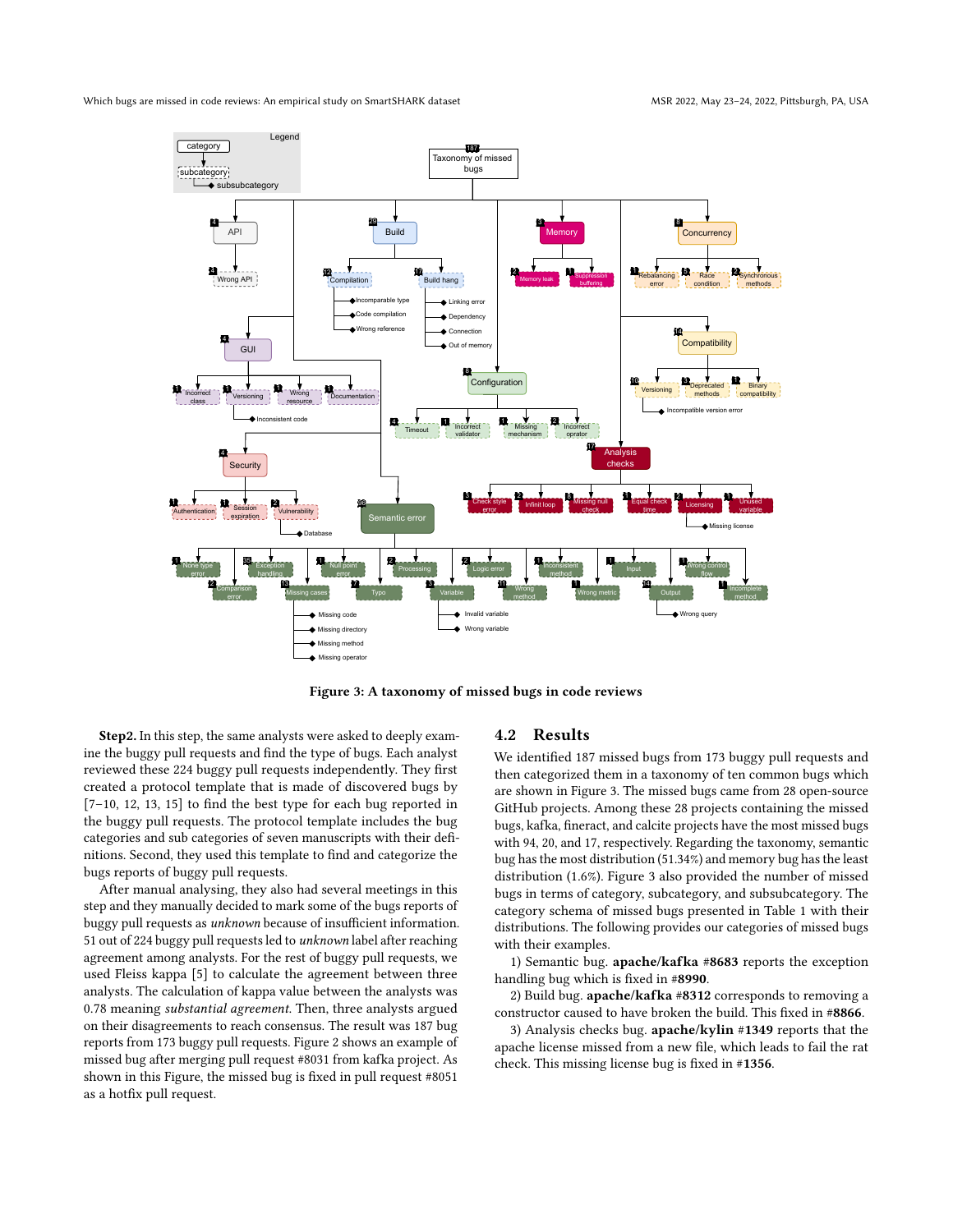<span id="page-3-0"></span>

| Categories      | Descriptions                                                                                                                         | <b>Distributions</b> |
|-----------------|--------------------------------------------------------------------------------------------------------------------------------------|----------------------|
| Semantic        | This category of missed bugs caused by inconsistencies with the requirements or the programmers' intention that do not belong to     |                      |
|                 | the other categories. For example, output corresponds to bugs when it displays wrong results [12, 13].                               |                      |
| Build           | This category of missed bugs caused by problems in the build, such as linking errors, connection errors, out of memory errors, or    | 15.5%                |
|                 | compilation errors. The problems may break the build [13, 15].                                                                       |                      |
| Analysis checks | This category of missed bugs caused by checks-related issues, licensing issues, or check style violations [15].                      | 9.09%                |
| Compatibility   | This category corresponds to bugs when a system cannot normally run on a particular CPU architecture, operating system, or Web       | 7.49%                |
|                 | browser, etc. It also corresponds to the problems in the adaptation of the code (methods) to the new version of the library [8, 13]. |                      |
| Concurrency     | This category of missed bugs caused by synchronization problems in the system [9, 12, 13].                                           | 4.28%                |
| Configuration   | This category of missed bugs caused by errors in dependent libraries, underlying operating systems, or non-code that affects         | 4.28%                |
|                 | functionality, including time configurations [9, 13, 15].                                                                            |                      |
| GUI             | This category of missed bugs caused by errors in graphical user interface, including incorrect class, incorrect information in       | 2.14%                |
|                 | documentation, inconsistent HTML code in different versions, displaying incorrect images, links, and color [10, 13].                 |                      |
| API             | This category of missed bugs caused by problems arising from framework's API usage such as wrong API usage [7, 8].                   | 2.14%                |
| Security        | This category of missed bugs caused by vulnerabilities of a part of the system, or bugs that violate confidentiality, integrity, or  | 2.14%                |
|                 | availability for the system [10, 12, 13].                                                                                            |                      |
| Memory          | This category of missed bugs caused by improper handling of memory objects or memory usage problems [9, 12, 13].                     | 1.6%                 |

| Table 1: The category schema of types of missed bugs after merging the pull requests |  |  |
|--------------------------------------------------------------------------------------|--|--|
|                                                                                      |  |  |

4) Compatibility bug. apache/kafka #[6188](https://github.com/apache/kafka/pull/6188) reports the incompatible version error and then this is fixed in pull request #[7101](https://github.com/apache/kafka/pull/7101).

5) Concurrency bug. apache/kafka #[6178](https://github.com/apache/kafka/pull/6178) reports race condition bug and then #[6185](https://github.com/apache/kafka/pull/6185) fixes the bug with reverting that pull request.

6) Configuration bug. apache/kafka #[6419](https://github.com/apache/kafka/issues/6419) reports timeout bug which occur in the session timeout. #[7072](https://github.com/apache/kafka/issues/7072) is a pull request that fixed it.

7) GUI bug. We put apache/kafka #[7825](https://github.com/apache/kafka/pull/7825) in GUI bugs that reports using incorrect HTML class. The buggy pull request addressed in pull request #[7837](https://github.com/apache/kafka/pull/7837).

8) API bug. apache/commons-io #[124](https://github.com/apache/commons-io/pull/124) had wrong API bug that is discussed in #[jira](https://issues.apache.org/jira/browse/IO-689) as a bug report. The developers of commons-io project decided to fix it by updating javadocs and removing round trips.

9) Security bug. apache/tika #[219](https://github.com/apache/tika/pull/219) uses jackson 2.9.4 which had a vulnerability. The vulnerability details in [CVE-2018-7489.](https://nvd.nist.gov/vuln/detail/CVE-2018-7489) Thus, the developers of tika project opened [TIKA-2634](https://issues.apache.org/jira/browse/TIKA-2634) issue in jira to fix the problem.

10) Memory bug. apache/kafka #[8955](https://github.com/apache/kafka/issues/8955) reports memory leak bug that cause the usage of memory was increased. This is fixed in pull request #[9245](https://github.com/apache/kafka/pull/9245).

## 5 DISCUSSION

Various categories of bugs are missed from code reviews.Among 28 open-source GitHub projects, we found 187 bug reports after merging the pull requests which are categorized in ten different domain groups. Compared to Tan et al.'s work [\[12\]](#page-4-8) and Wan et al.'s work [\[13\]](#page-4-9), their categories still exist in our categories of missed bugs, except for performance and hard Fork. Semantic, build, and analysis checks bugs are dominant missed bugs in code reviews. As shown in Figure [3,](#page-2-0) semantic, build and analysis checks bugs with the distribution of 51.34%, 15.5%, and 9.09% are the most of reported bugs respectively that are missed after merging the pull requests. Exception handling bugs with 36.46% out of semantic bugs, build hang bugs with 58.62% out of build bugs, and missing null check with 47.06% out of analysis checks bugs still significantly miss from code reviews after merging the pull requests. Overall our study recommends that code reviewers focus on reviewing the categories of missed bugs provided in this research (see Figure [3\)](#page-2-0)

using relevant unit tests before merging the pull requests, especially the dominant missed bugs. Further research could be done to understand how is the reaction of code reviewers to the missed bugs in terms of time reaction or etc.

## 6 THREATS TO VALIDITY

Construct Validity. Two-step analysis of our study might have introduced concerns. In the first step, among 3,261 candidate pull requests, each analyst checked 1,087 candidate pull requests. We admit that they have missed some buggy pull requests having missed bugs. To mitigate this concern, they had a meeting after reviewing 200 candidate pull requests. In the second step, they categorized the missed bugs into different types of bugs. To mitigate this, they first used the protocol template (see section [4.1\)](#page-1-2) and second they had several meetings on their disagreements to reduce this threat.

External Validity. Generalizability in this work might be a threat to external validity. SmartSHARK dataset only has projects from the apache domain. Although this domain is one of the popular domains, we acknowledge that our results may change if we use different domains such as Microsoft<sup>[1](#page-3-1)</sup>.

# 7 CONCLUSION AND FUTURE WORK

Since the lack of understanding of missed bugs by code reviewers that may have hazardous consequences on other parts of a system. Hence, in this work, we found pull requests of projects from SmarkSHARK dataset which reports bugs after merging that pull requests. To this end, we first extracted 3,261 candidate pull requests which may report bugs in code reviews, code review comments, and pull request comments after merging. After analysing the candidate pull requests, we obtained 187 bug reports from 173 buggy pull requests and categorized them in ten types. At the end, we obtained a taxonomy containing categories, subcategories, and subsubcategories of missed bugs. The distribution of each category is provided. The final result shows us that the most missed bug is semantic (51.34%) and the least missed bug is memory (1.6%). In future work, we plan to investigate different domains of projects like Microsoft domain to enrich our findings. Also, we would like to further analyze the missed bugs in different directions such as reaction time of reviewers.

<span id="page-3-1"></span><sup>1</sup><https://github.com/microsoft>